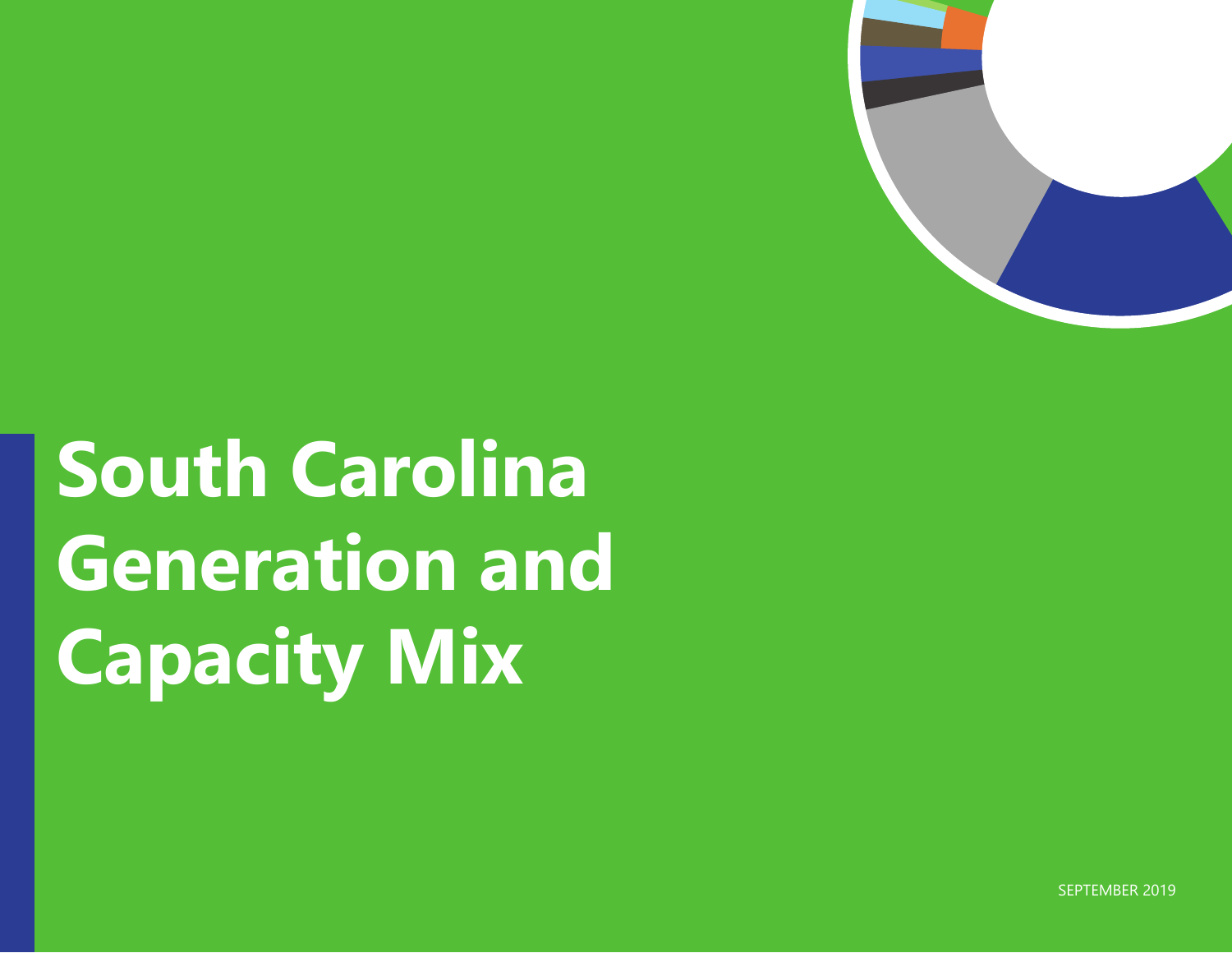# **South Carolina Generation and Capacity Mix - Actuals** *2015 -2018*

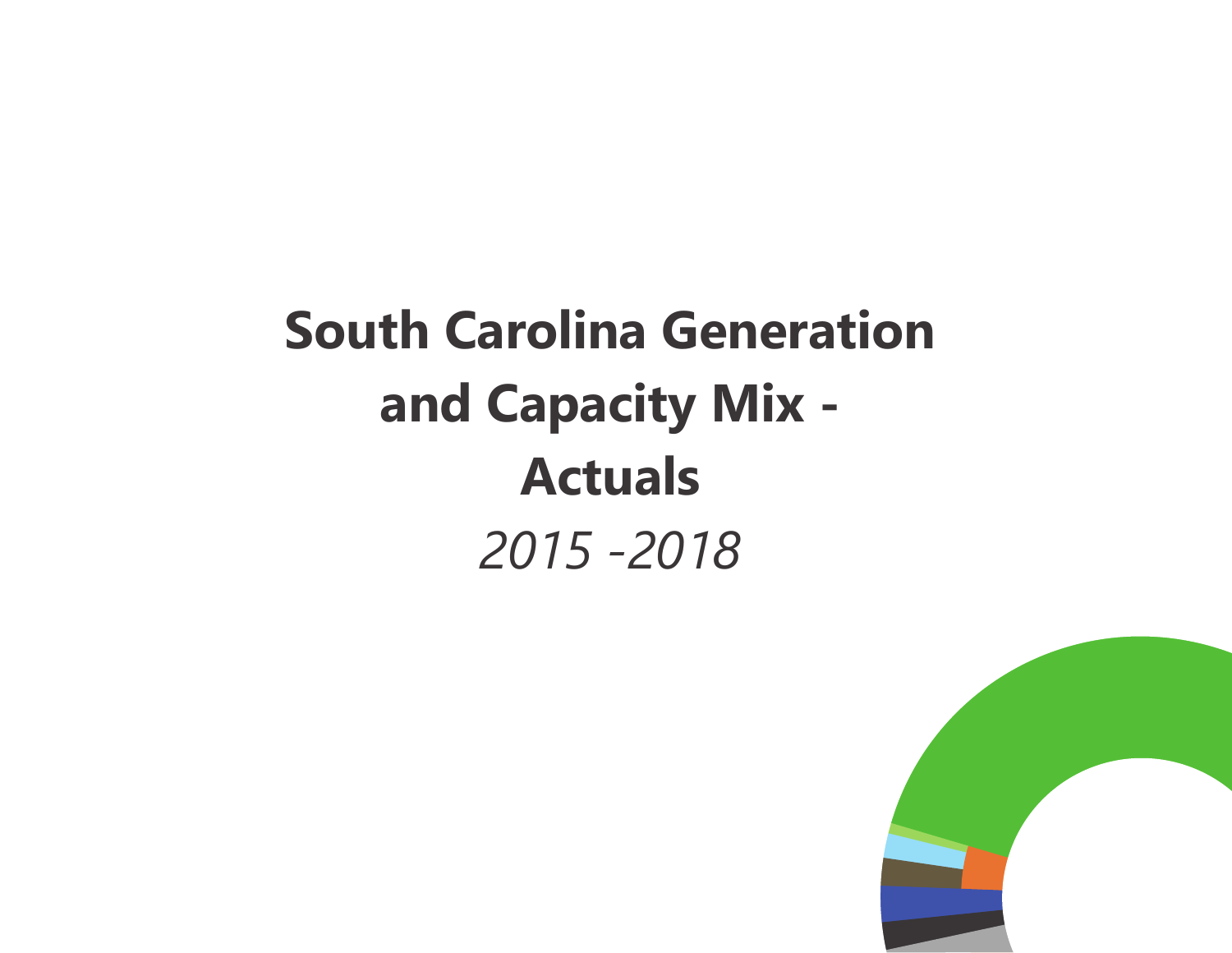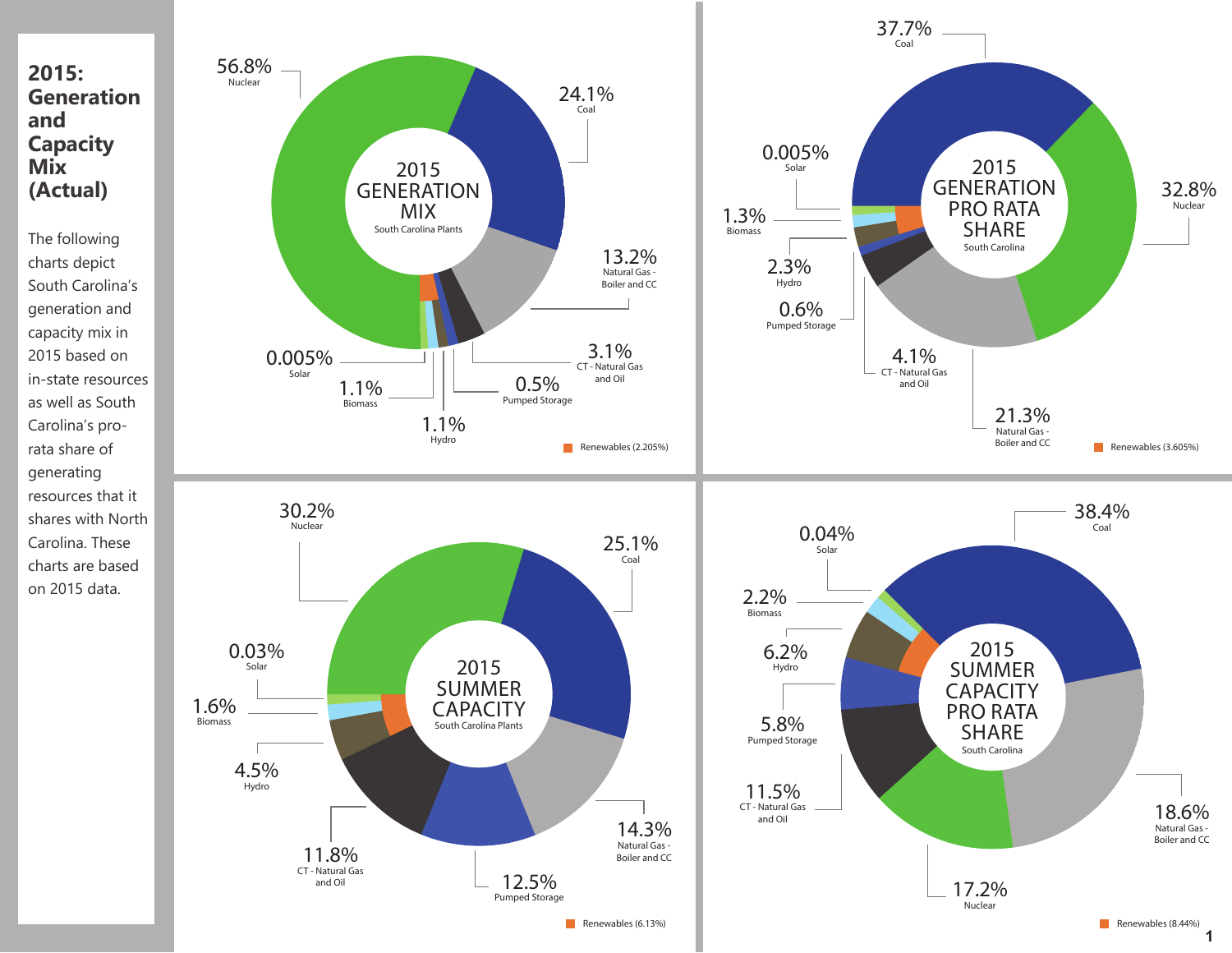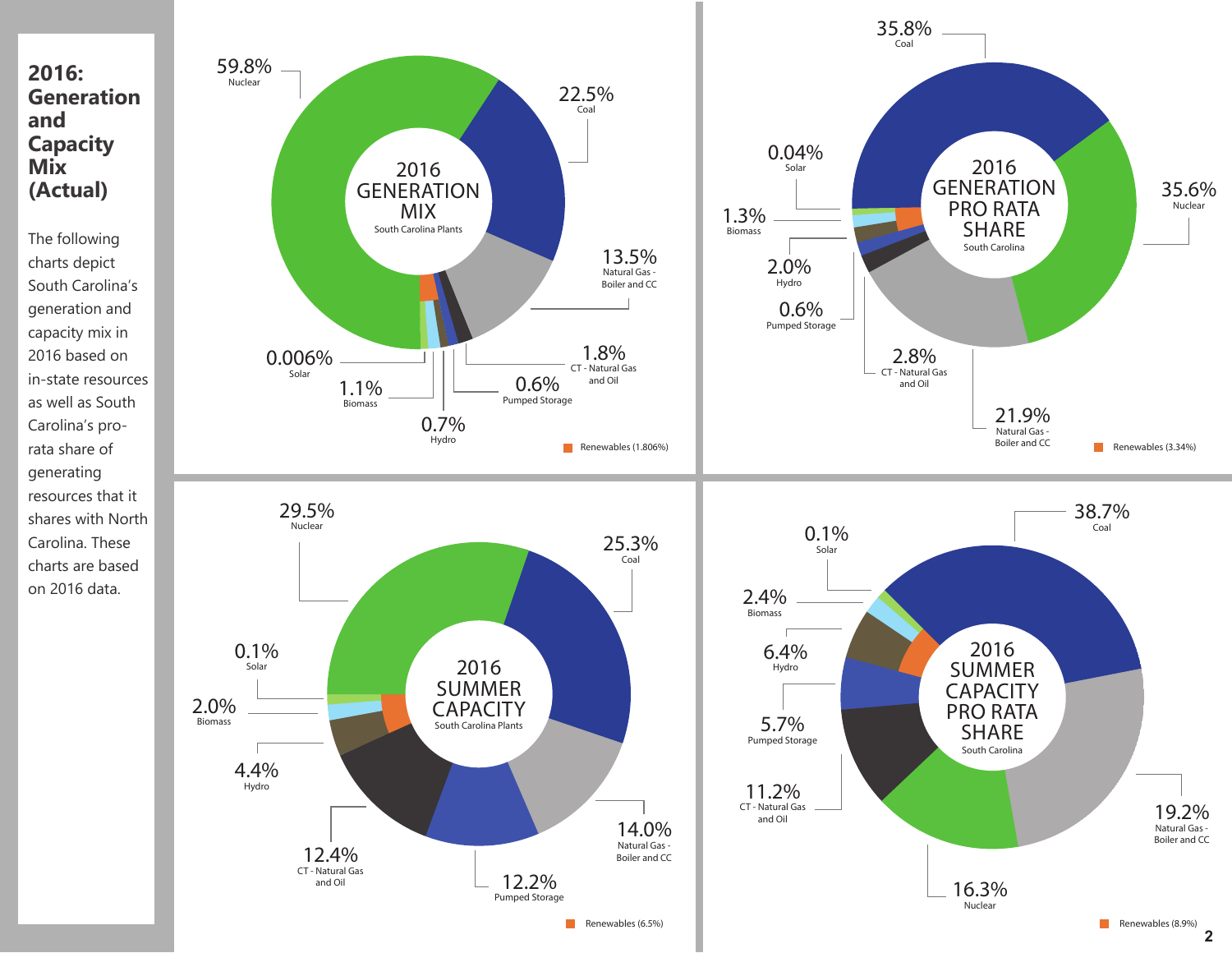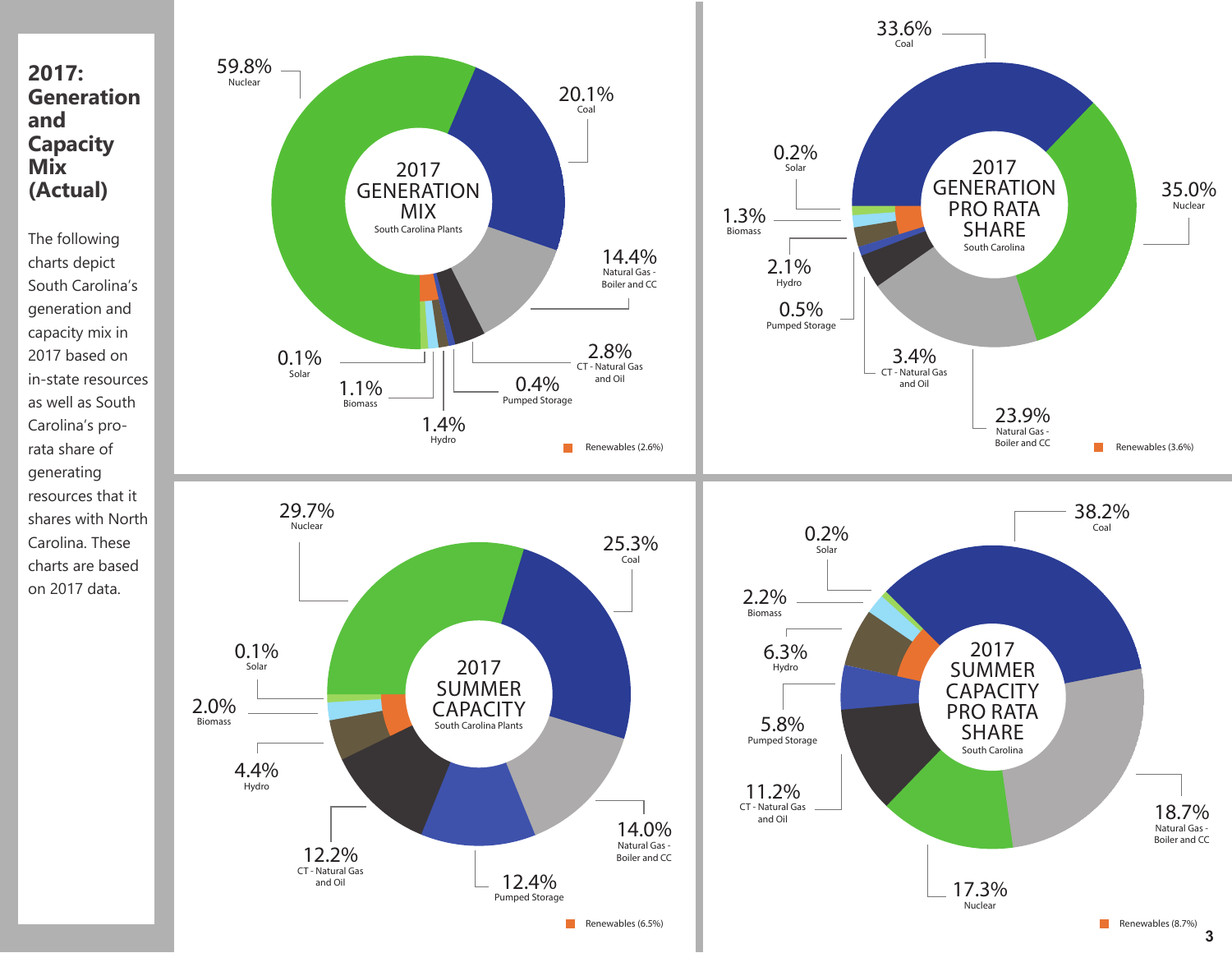

The following charts depict South Carolina's generation and capacity mix in 2018 based on in-state resources as well as South Carolina's pro-rata share of generating resources that it shares with North Carolina. These charts are based on 2018 data.

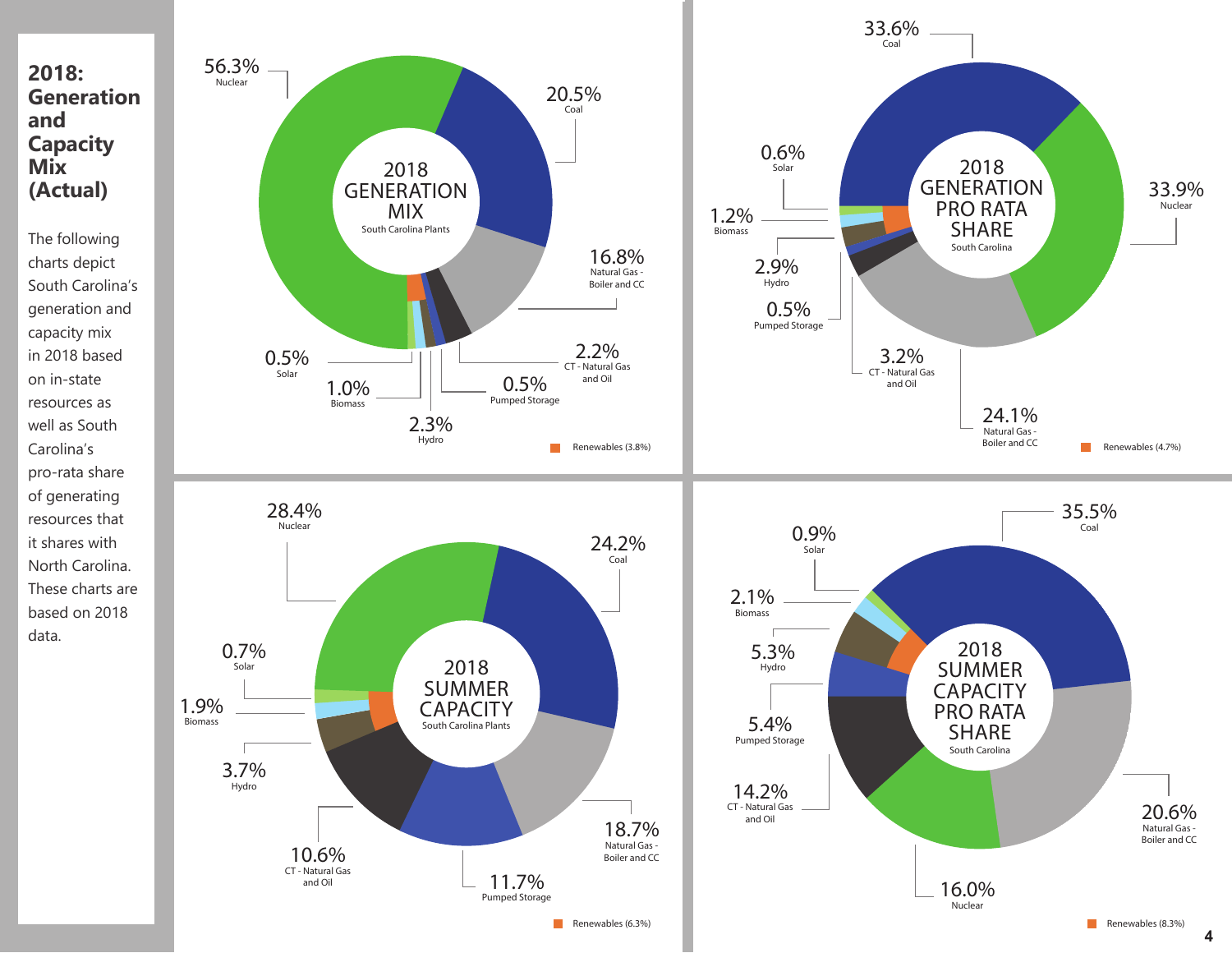# **South Carolina Generation and Capacity Mix - Projections** *2015 and 2019*

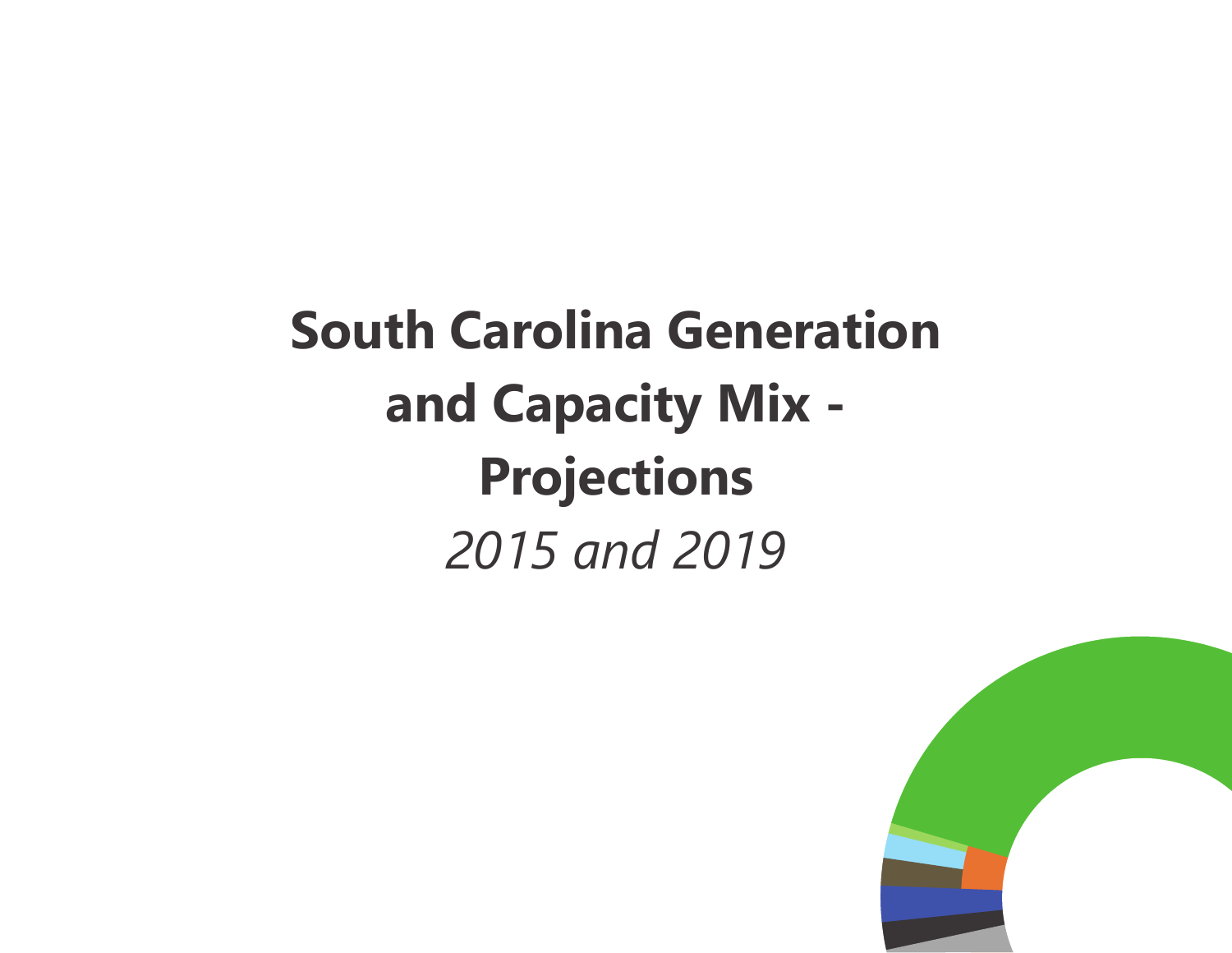### **2015**  *Outlook***: Projected Generation Mix**

The following charts depict South Carolina's projected generation mix in 2020 and 2025 based on instate resources as well as South Carolina's prorata share of generating resources that it shares with North Carolina. These charts are based on 2015 outlook data.

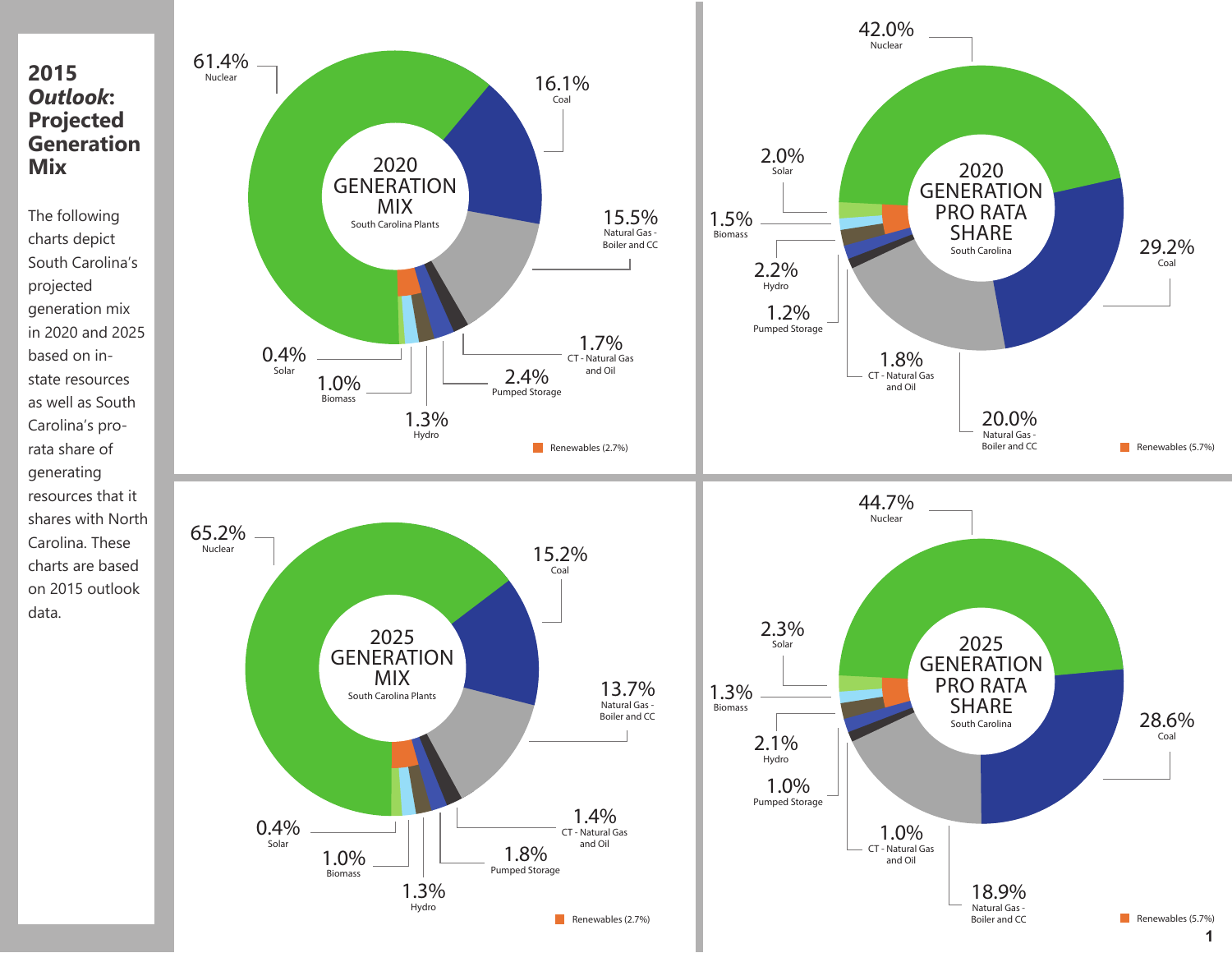#### **2015**  *Outlook***: Projected Capacity Mix**

The following charts depict South Carolina's projected capacity mix in 2020 and 2025 based on instate resources as well as South Carolina's pro-rata share of generating resources that it shares with North Carolina. These charts are based on 2015 outlook data.

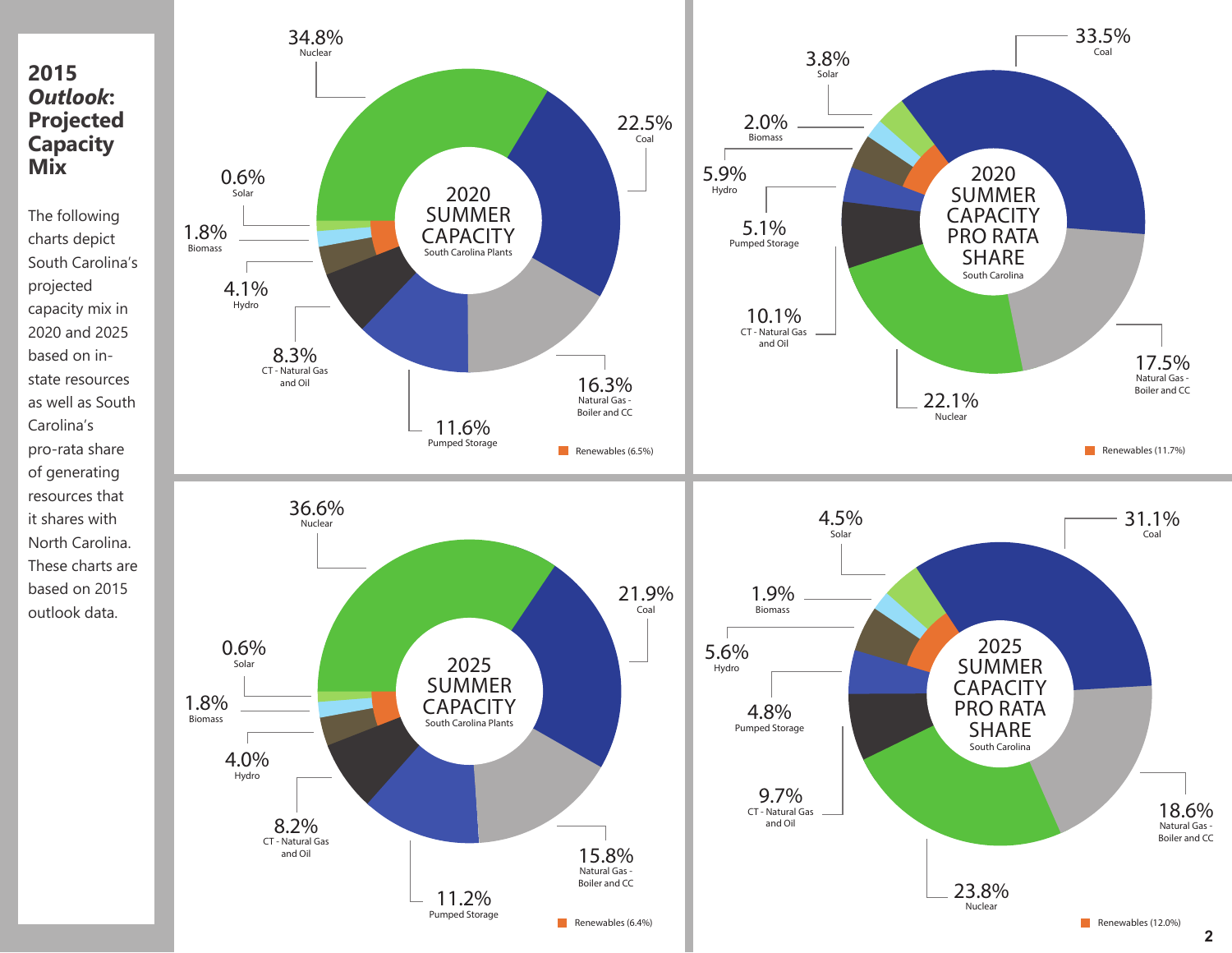### **2019**  *Outlook***: Projected Generation Mix**

The following charts depict South Carolina's projected generation mix in 2020, 2025, and 2030 based on in-state resources as well as South Carolina's prorata share of generating resources that it shares with North Carolina. These charts are based on 2019 outlook data.

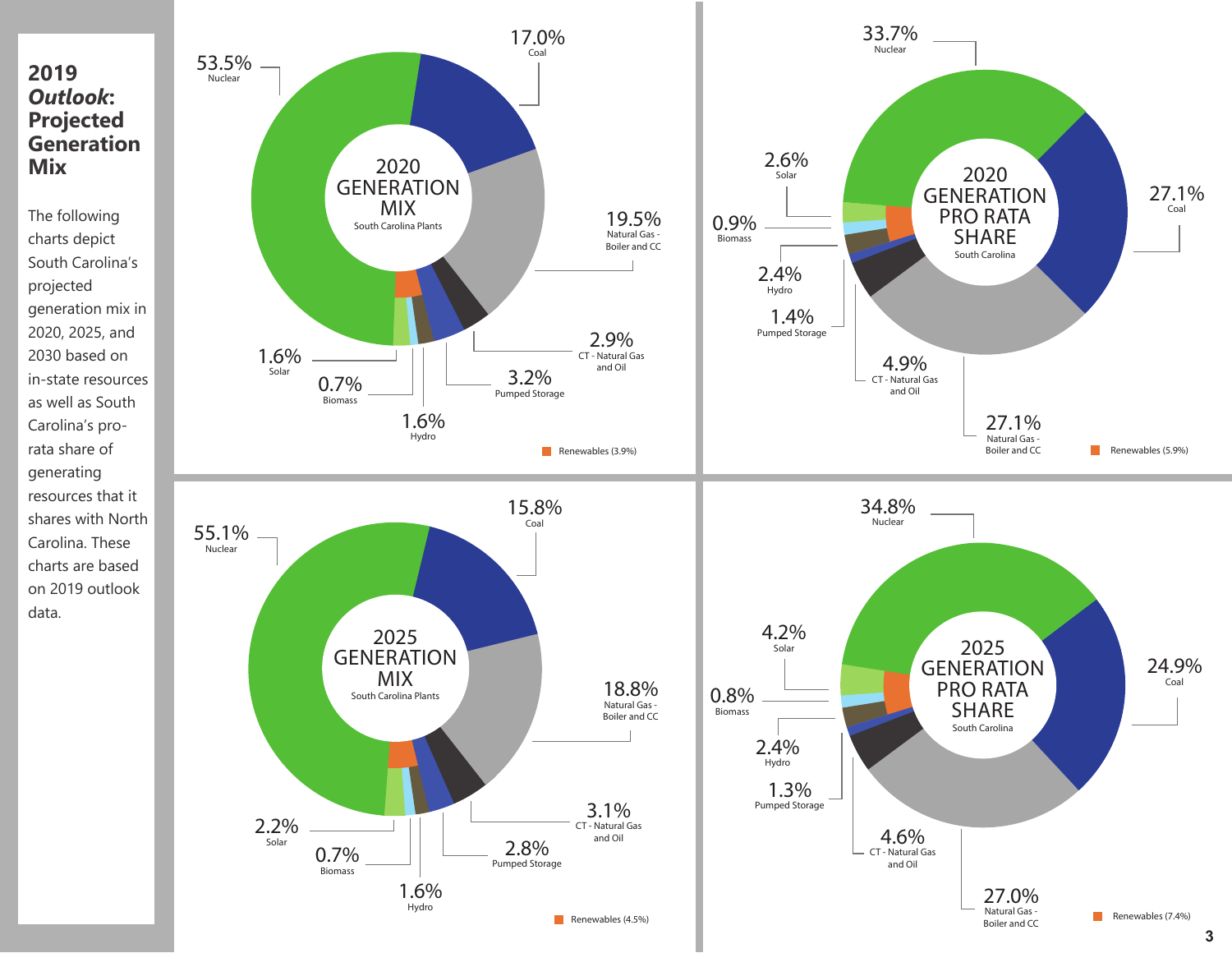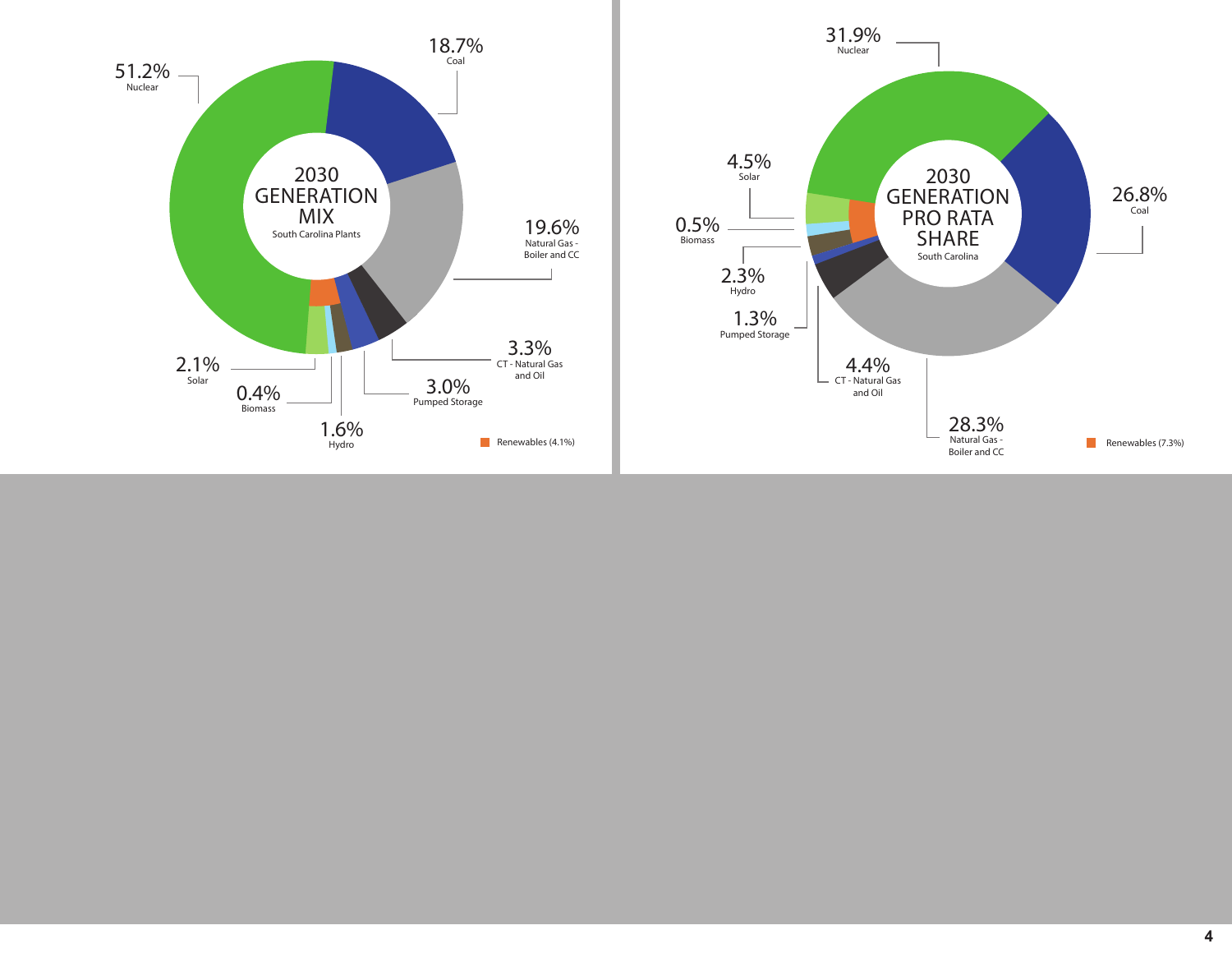#### **2019**  *Outlook***: Projected Capacity Mix**

The following charts depict South Carolina's projected capacity mix in 2020, 2025, and 2030 based on in-state resources as well as South Carolina's pro-rata share of generating resources that it shares with North Carolina. These charts are based on 2019 outlook data.

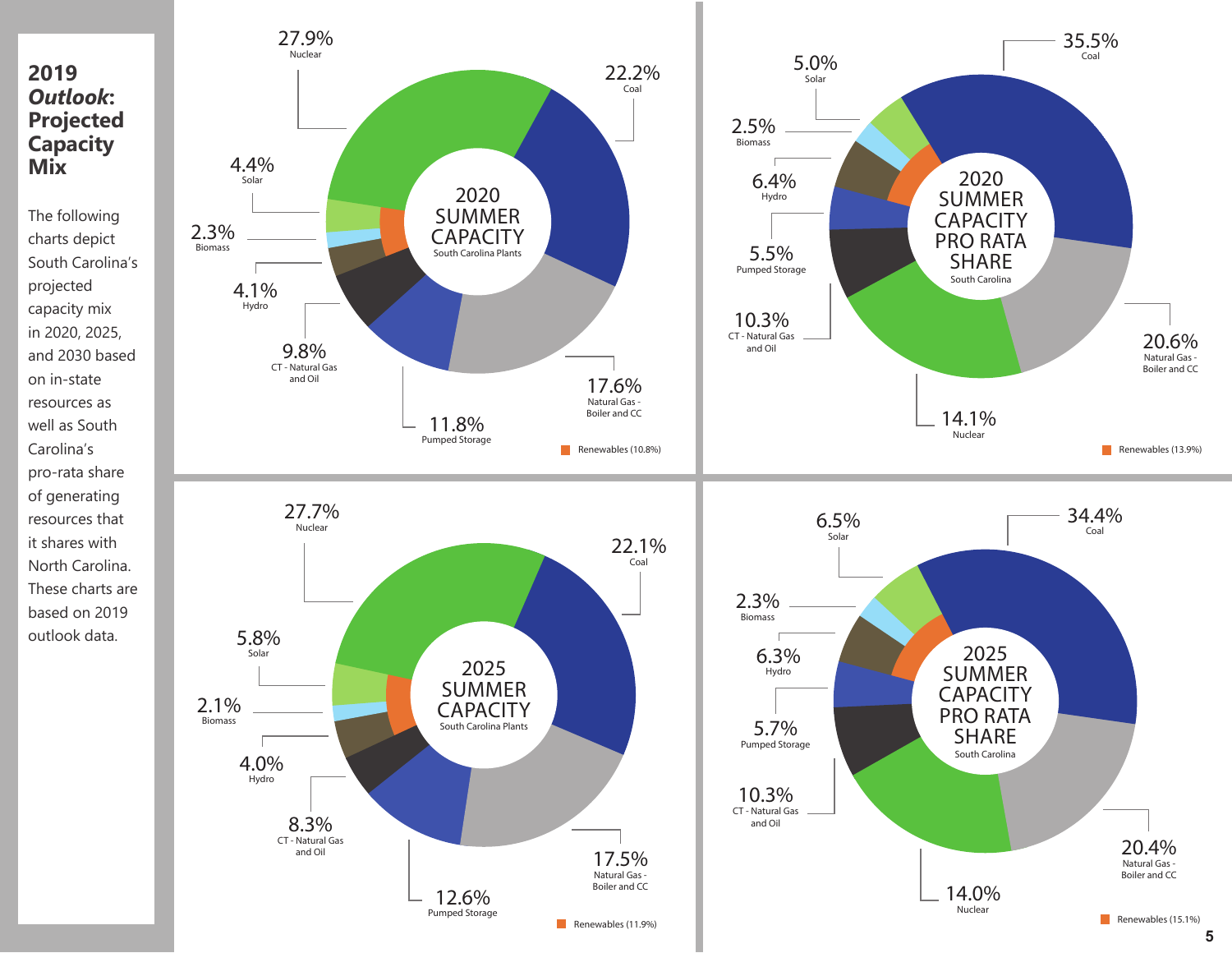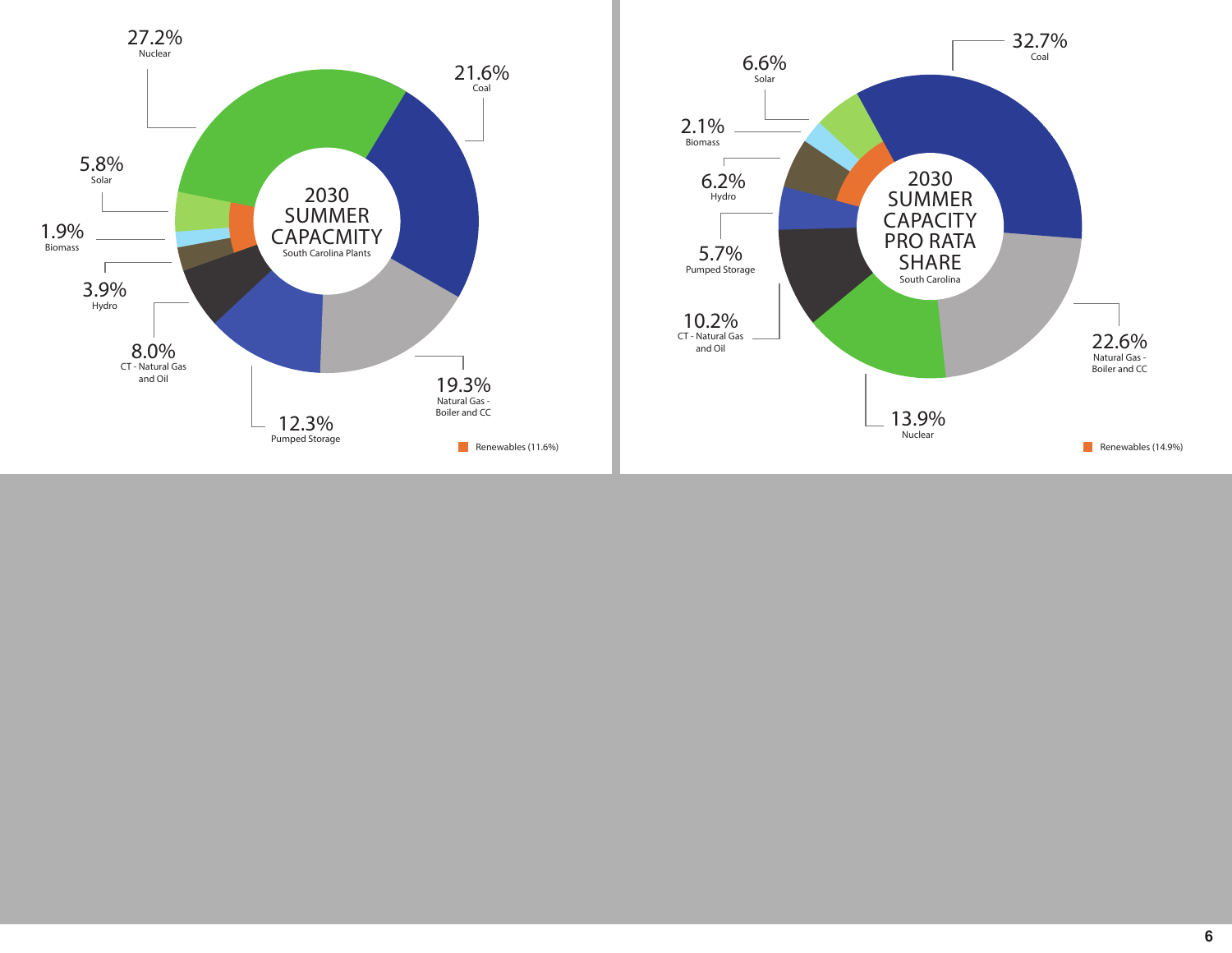# **South Carolina Generation and Capacity Mix - Projections** *2015 vs 2019*

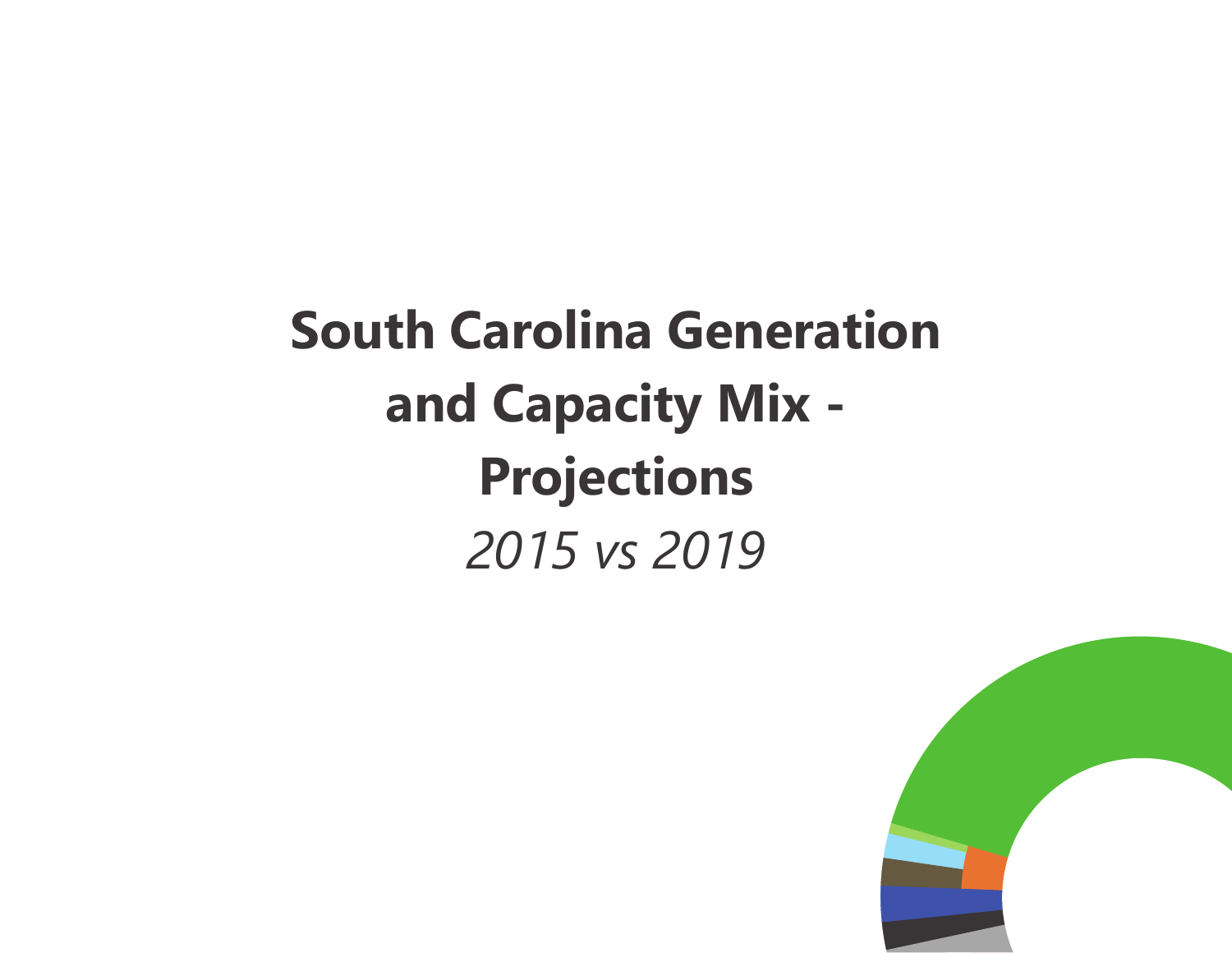

The following charts depict South Carolina's projected generation mix in 2020 and 2025 based on instate resources as well as South Carolina's prorata share of generating resources that it shares with North Carolina. These charts are based on 2015 and 2019 outlook data.

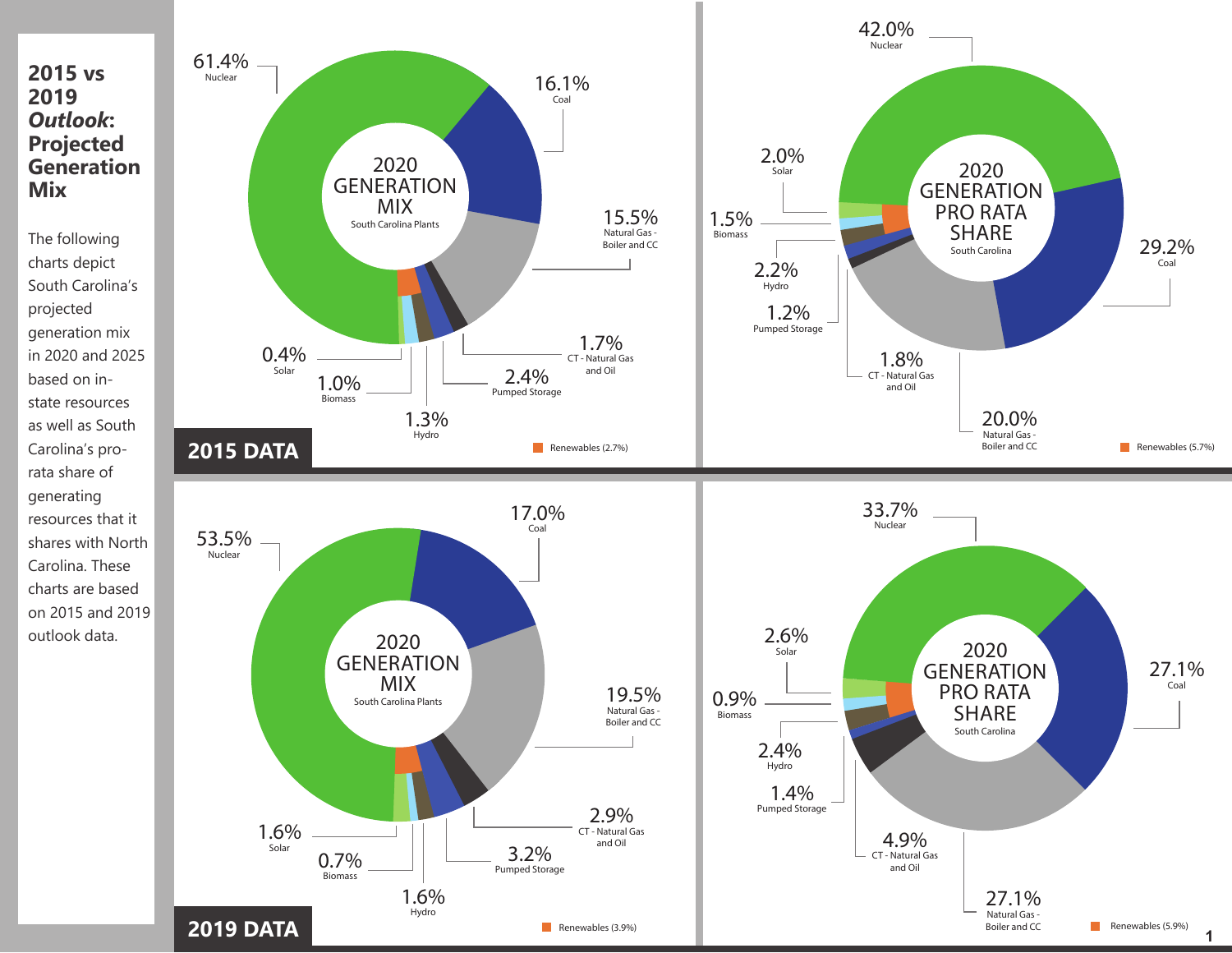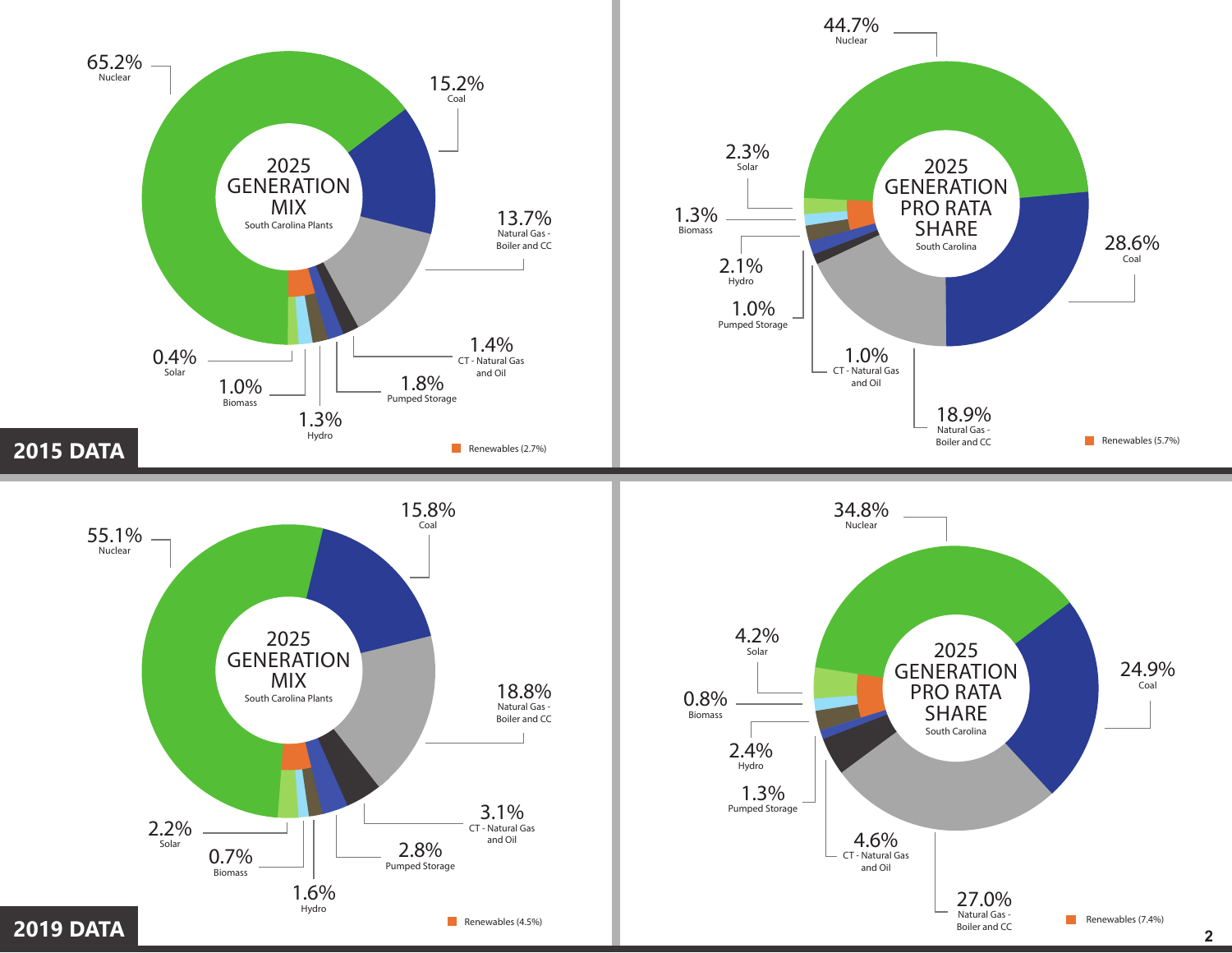#### **2015 vs 2019**  *Outlook***: Projected Capacity Mix**

The following charts depict South Carolina's projected capacity mix in 2020 and 2025 based on instate resources as well as South Carolina's pro-rata share of generating resources that it shares with North Carolina. These charts are based on 2015 and 2019 outlook data.